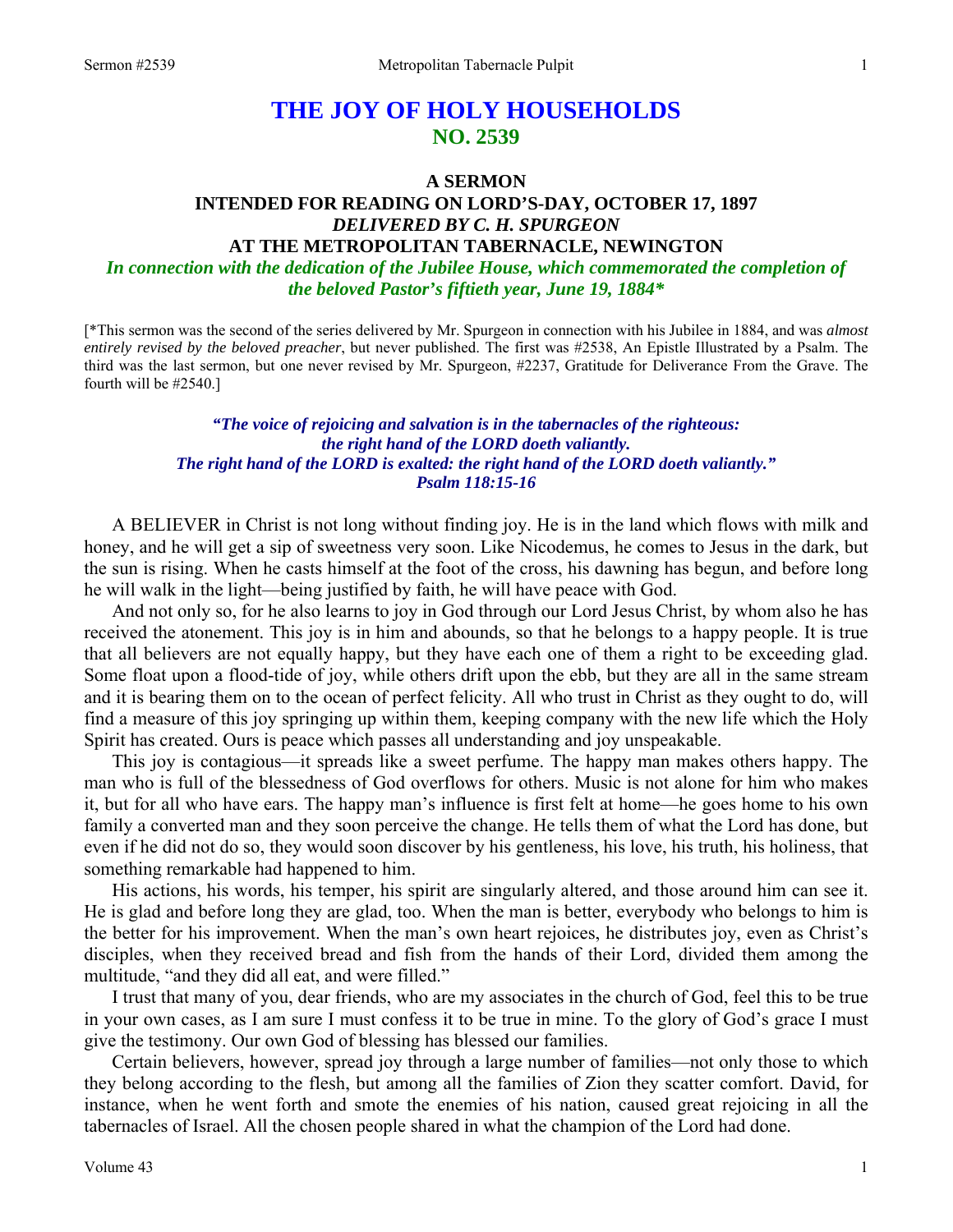When any man is blessed of God so that he can teach the Word and preach it with power, he sheds joy over all the families with which he comes in contact. Aspire, dear brethren, to shine widely, as a candle set upon a candlestick gives light to all that are in the house. First, see to it that you are truly saved yourselves, then cry to the Lord for your own kith and kin, and labor for them till they are all brought to the Redeemer's feet.

 And then let your light shine throughout the neighborhoods wherein you dwell. It is a poor lamp which cannot be seen outside its own glass. Shine down that street from which so few ever go up to the house of God. Shine in that factory where the mass of the workers sit in darkness. Shine in that bank where few of the clerks are walking in the light of God.

 Pray that you may be, not merely night-lights to comfort some one sick person, but like those new gas lamps which are placed at the crossroads and make a grand illumination all round. It may be that the Lord has placed you in a trying position on purpose that you may be of more service than you could have been under more comfortable circumstances.

 We ought to be happy to be where we can make others happy. It should be our will to do the Lord's will by being useful to our fellow men. We must not value our position according to the ease it brings to us, or the respectability with which it surrounds us, but by the opportunities which it affords for overcoming evil and promoting good.

 I think that many Christian people would be wise to hesitate before they remove from the place where they now are, even though it would be very agreeable to them to live in a more reputable locality. I say that they might hesitate to remove, because if they were gone, the very light of the place would be quenched and the hope of many poor sinners would be removed.

 Salt can never do so much good in a box as it can effect upon meat, which otherwise would corrupt. A pilot on shore may be very clever, but he cannot be useful unless he goes to sea. A river is a blessing in England, but it is beyond measure prized in Egypt or the Sudan. The Scriptures speak of "rivers of water in a dry place." Let us pray that we may be such men and women that we may bless our own households and then may be so located in providence that, to the utmost of our capacity, we may be channels of blessing to an ever-widening circle, of which we are the centers.

 Oh, for a share in the benediction which fell on Abraham, "In blessing I will bless thee." And again, "I will bless thee, and make thy name great; and thou shalt be a blessing." And yet again, "And in thy seed shall all the nations of the earth be blessed."

 We will now press more closely to the text and we notice in it, first, that *there is joy in the families of the righteous.* The text says so, and experience and observation confirm it. And secondly, *this joy should be expressed.* "The *voice* of rejoicing and salvation is in the tabernacles of the righteous." Then, thirdly, *this joy concerns what the Lord hath done.* "The right hand of the LORD doeth valiantly. The right hand of the LORD is exalted: the right hand of the LORD doeth valiantly."

**I.** First, there is JOY IN THE FAMILIES OF THE RIGHTEOUS.

 Thank God, that is divinely true. Once, paradise was man's home, and now, to the good man, his home is paradise. I may say that, to some extent, *this is in proportion to the salvation that is found in the family.* If one or two persons are converted out of a numerous family, it is a thing for which to praise God, that He takes "one of a city, and two of a family," to bring them to Zion. Yet the joy will be rather a soft melody than an exulting harmony.

 If the wife shall be converted as well as the husband, what a comfort it is to them both! Now will two parts of the music be taken up and the hymn will be more sweetly sung. If two horses in a chariot pull together, how well it rolls along, but if one backs and the other pulls, there will be discomfort, if not mischief. I have seen two oxen in a yoke and I have marked how the true yoke-fellows seek to accommodate each other, so as to lie down together, rise together, and move in step together. Where it is not so, the pain and inconvenience make it hard ploughing.

 If the husband and the wife are both converted, a larger joy is yet within their reach, for they will begin to pray for their children. Those who are born to them will be their anxious care till they are also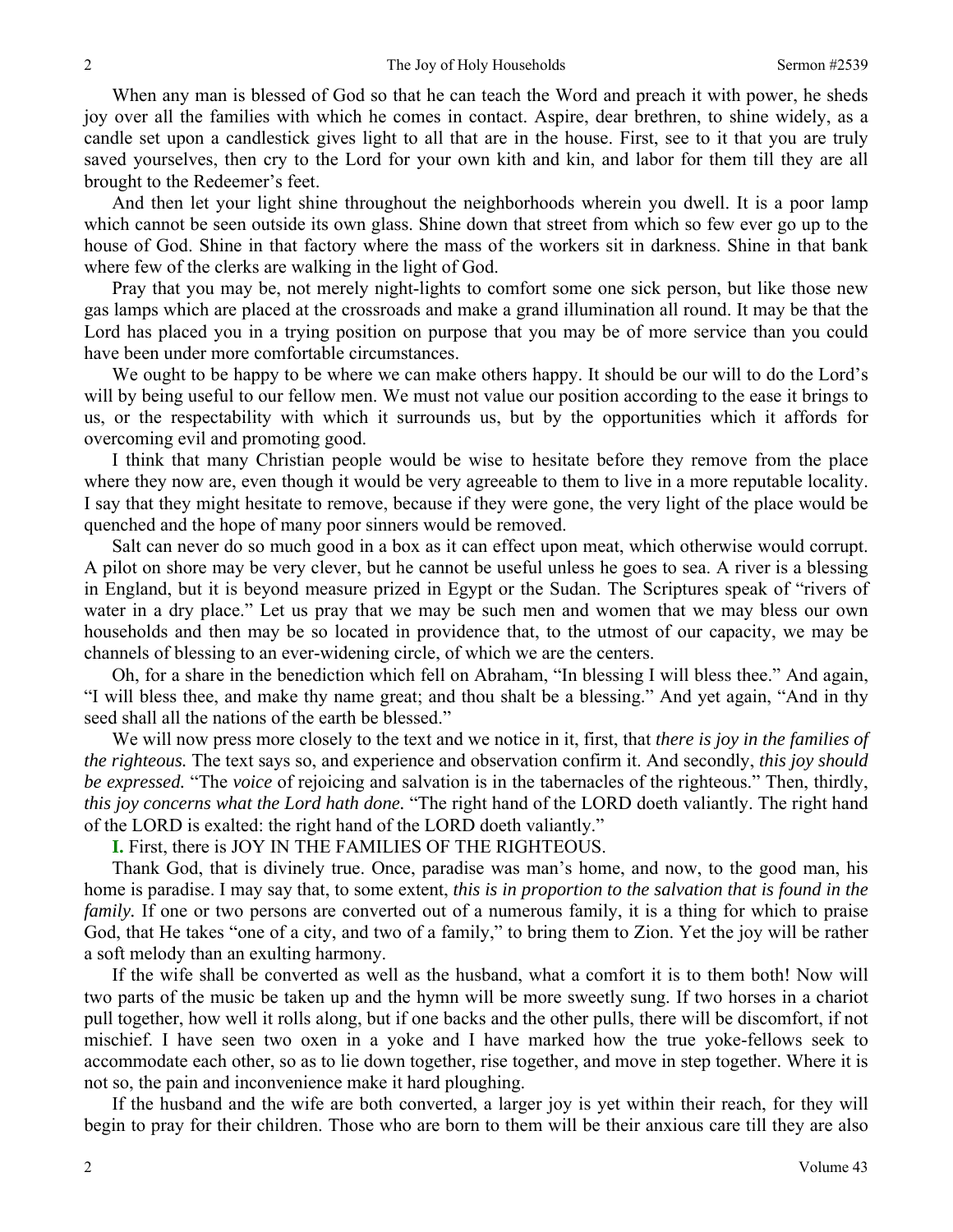born unto God. They will have great delight when one of their dear ones says, "I have given my heart to Christ," and is able to express his faith in Jesus and to give a reason for the hope that is in him.

 It will further fill their cup of pleasure when another comes, saying, "I would be numbered with Christ's flock." Many among us can say, "All my children are children of God—they go with me from my table to the Lord's table. I have a church in my house and all my household are in the church." Here is a picture, a pattern, a paragon, a paradise.

We may say what a minister of Christ once said of his spiritual children, "I have no greater joy than to hear that my children walk in truth." It is better, dear father, dear mother, that your boys and girls should he heirs of God than that you should be able to make them heirs of a vast estate. It is better that they should be good than great. Better that they should be gracious than famous.

 If they are married to Christ, you need not fret about finding them husbands—and if they serve the Lord, you need not worry about their businesses. While you live, they will be your comfort, and when you die, you will leave them in better hands than your own. Their future is well-secured, since it is written, "Instead of thy fathers shall be thy children, whom thou may est make princes in all the earth."

 I think it is generally true that the joy in a family is very much in proportion to the grace which is in its members. Circumstances and peculiar trials may cause exceptions to the rule, but in the main it will hold good. Seek, then, the salvation of the whole of your household.

 Here it would be a sad omission if I did not say that it is a greater joy when the saved circle includes not only the parents and the children, but the servants also. A gracious, faithful servant is a great comfort. And to be surrounded by those who fear the Lord is one of the choicest blessings of this mortal life. We ought not to be content, so long as a single domestic in our house is unconverted.

 The nurse-maid, the girl who comes in for part of the day, the boot-cleaner, and all who are employed occasionally for extra work should be thought of by the mistress and the fellow servants. We should pray that all who set their foot over our threshold may have a name and a place in the house of our God.

 Why should it not be? May we not often chide ourselves that we have been forgetful of those who minister to our comfort? Oh, that all who serve us may serve God! May all who wait at our table eat bread in the kingdom of our Father, and may all who dwell under our roof have a place in the many mansions above!

 Now we advance a step and remark that the joy which is here alluded to, is *mainly spiritual*. To fear God tends to make a man happy in every way—mentally, physically, socially, as well as spiritually. It is light to the eyes, music to the ears, and honey to the mouth. It is universally a sweetener. The ordinary work of life runs easily when the wheels are oiled with grace.

 It should be an ambition that our house should be a temple, our meals sacraments, our garments vestments, ourselves priests unto God, and our whole life a sacrifice to His praise. There are households where the Lord Jesus is the Master both of master and servants—and the Holy Spirit is the presiding Spirit in the whole economy of the house.

 Difficulties that disturb others never occur there, for love prevents them. All are gracious. All are anxious to be good, and to do good, and to get good. Consequently, jars and strifes are unknown. Little differences are never allowed to grow into disputes. Envyings, and bickerings, and clamor, and evil speaking are put away. Though these spring up even among those who are of the same kin, yet gracious hearts will not tolerate their existence.

 Each pays due consideration to each—proper places are kept according to New Testament rule and the result is that the angel is in the house, and the devil sees the mark upon the door, and dares not enter.

> *"Blessed is the man that feareth, And delighteth in the Lord, Wealth, the wealth which truly cheereth God shall give him for reward;*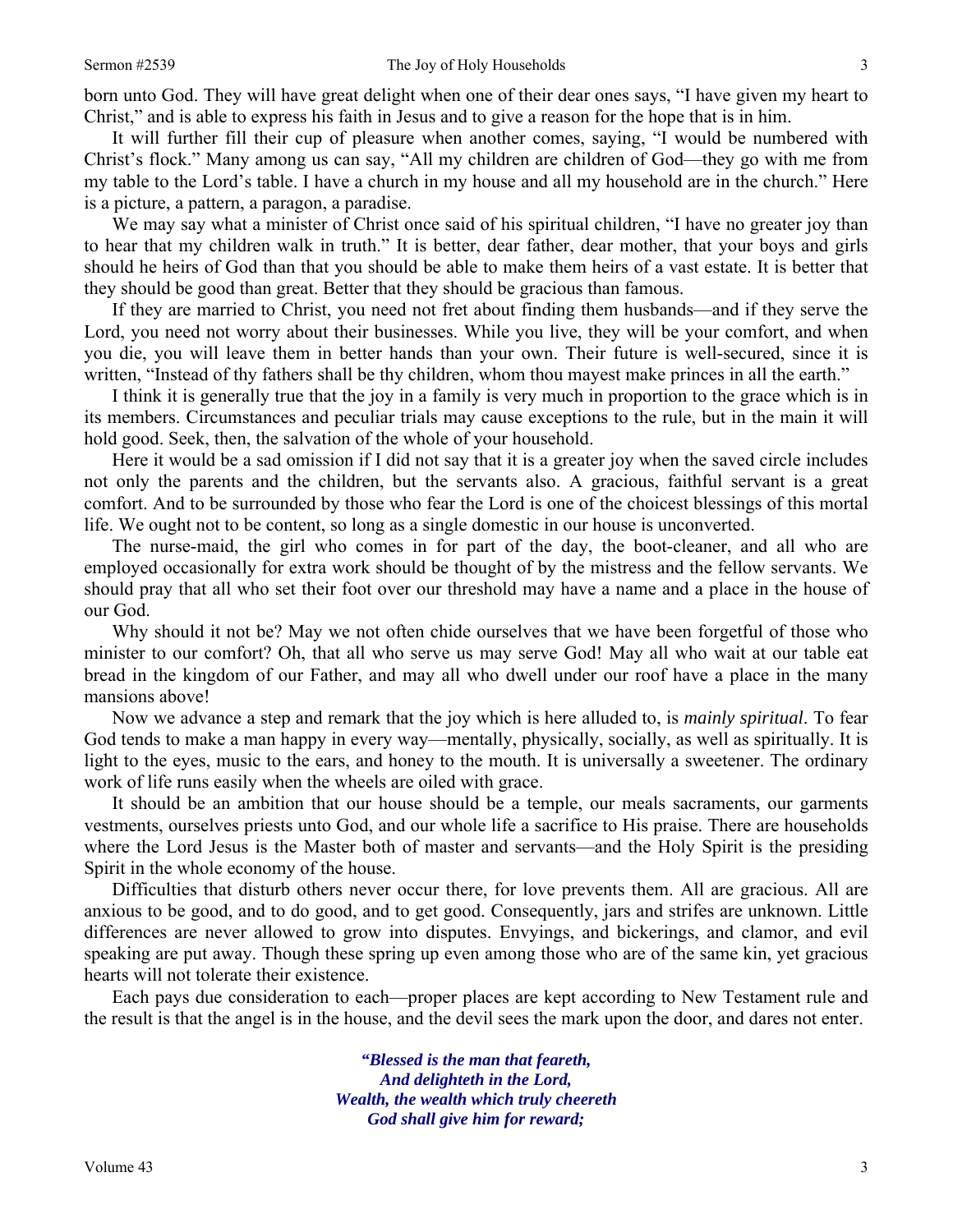#### *And his children, Shall be blest around his board."*

Yes, the chief joy in the tabernacles of the righteous is a spiritual one. A joy of the father, because he is saved in the Lord with an everlasting salvation. A joy of the mother, because she, too, has had her heart opened, like Lydia, to hear and to receive the Word. A joy of the dear children as they offer their little prayers and as they talk of Jesus, whom their soul loves.

 I do not know that I ever have a greater joy than when, sometimes, I have to receive a whole family into the church. Five came to see me at one time, from one house—quite a company of boys and girls. It is delightful to see our beloved offspring early in life giving their hearts to the Lord. Happy mothers, happy fathers, happy brothers, happy sisters, where the Lord works so graciously! May you long continue to praise and bless His name for this singular blessing, if you are partakers in it! I know none of my father's family, or of my own, who are unsaved, and therefore I can lead you in the song.

 This kind of joy, while it is spiritual, is *not dependent upon external circumstances.* It hangs not on wealth or honor. The joy of the Lord will be found in the palace of a prince, if the grace of God be there, but far more often it flourishes in humble cottages and lowly rooms, where Christian men are dwelling who toil hard for a livelihood and often feel the pinch of poverty.

 They said of old that philosophers could be merry without music, and I am sure that it is truer still of Christians that they can be happy in the Lord when temporal circumstances are against them. Our bells need no silken ropes to set them ringing, neither must they be hung in lofty towers. If our joy depended upon heaping together gold and silver, or upon the health and strength of all the members of our family, or upon our rank and pedigree, we might go to our beds weeping and awake in the morning blinded with tears.

 But as our joy springs from another well and the precious drops of it distil from a purer fountain, whose streams flow both in summer and winter, we can bless God for a constancy of satisfaction. Steady is that flame of joy which burns in the tabernacles of the righteous, for it is fed with holy oil. God grant that we may never dim its luster by family sins towards God, or by negligence in our duties to one another—but may the sacred lamp of holy joy continually shed its radiance upon us from generation to generation! May it be said of our habitation, "JEHOVAH Shammah"—"the Lord is there."

 I heard of a wealthy man who had a large number of houses in various places. He owned a fine estate in the country, surrounding a magnificent mansion. He kept up an establishment at the West-End, a retreat by the seaside, and a shooting-box in the Highlands—and he would often travel on the Continent. He wandered from house to house and was never known to stop more than a few weeks in any one residence.

 He told a friend that he was trying to find peace of mind in some one or other of his houses. What a vain quest! He might as soon have found the philosopher's stone or the universal solvent. I have known many persons who had only one room, and that but poorly furnished, yet they found peace of mind there, because they carried it about with them.

 Happy is the man who wears the emerald of peace upon his bosom, even though it is not set in gold. Blessed are they whose peace is like a river, having a source far away in the hills and a stream clear as crystal, continuous, ever-deepening, ever-widening, moving silently onward toward the ocean of boundless felicity.

 Yes, it is not where we are, but what we are. And it is not what we have, but where we have it whether we have it in ourselves or in our God—that proves whether we are truly blessed. Peace is the best possession for an individual, the richest estate for a family, and the fairest legacy for descendants. Where the salvation of our Lord Jesus comes, peace and joy are sure attendants.

 Therefore is it said in our text that "the voice of rejoicing and salvation is in the tabernacles of the righteous." Made righteous in character, we may more than ever feel the temporary nature of our earthly sojourn and so may dwell rather in tabernacles than in mansions. But we are honored by the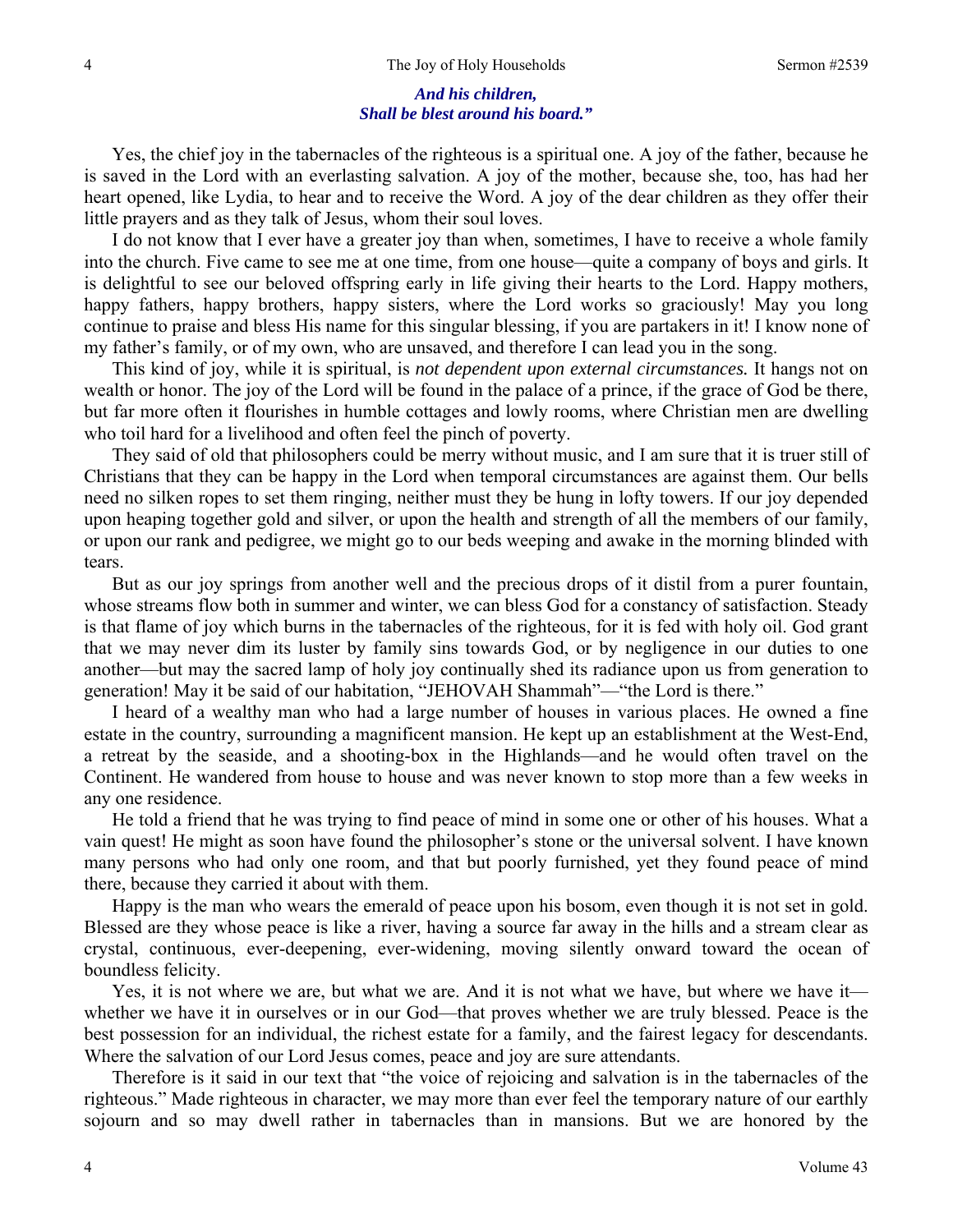companionship of these two heavenly guests—salvation and joy—and therefore we envy no Caesar on the Palatine Mount, no monarch in his palace of marble.

 Christian joy, whether in the individual or the family, *can be abundantly justified.* Believers can always give a reason for the joy which is in them. As Christian households, why should we not be glad in the Lord? If God is pleased with us, we may well be pleased with Him. If the Lord rejoices over us, ought we not to rejoice in that fact? God Himself calls us a happy people—let us not live as if we would falsify His Word.

 See, my brothers and sisters, whatever your temporal troubles may be, all things are working together for your good—may you not, therefore, rejoice evermore? Though every drug that is put into the mixture may be bitter, yet the whole potion is salutary. Though each event may seem to be against you, yet the whole course of providence is for you in a divinely-wise and gracious manner. Nothing occurs in your family history, whether of birth or death, of coming or departure, of loss or of gain, of joy or of sorrow, of sickness or of health, but what shall produce, in the end, the highest good.

 Judge not each wheel, but watch the outcome of the whole machinery. To me, it is a happy thought that not a grain of dust in the March winds, nor a drop of rain in the April showers, is left to chance, but the hand of the LORD directs all. And therefore I am confident that neither in the little nor in the great shall anything really harm the man who dwells under the protection of the Most High.

 Beside this, we rejoice in forgiven sin. This is the first blessing of which David sings in the hundred and third Psalm and it is the preparation for all the rest. If sin be pardoned, all bitterness is past, for this is the real wormwood and gall of life. Now that Goliath of Gath is smitten in the forehead, the rest of the Philistines are of small account. When sin is gone, the black cloud which threatened an eternal tempest is removed and the sun scatters the rest of the clouds as it disperses the morning mist.

 Even death has lost its dread when sin is gone—it is a bee without a sting and we look to find honey near it. If it comes into the house and takes away our dear ones, they are with Christ, which is far better. And when it bears us away, our death will be gain, for "so shall we ever be with the Lord." As the whole of life receives another color when sin is pardoned, so does death itself look otherwise to the believer in Jesus. That solemn business is so altered that we may even—

#### *"Long for evening to undress, That we may rest with God."*

What is there on earth to trouble you who fear God? "Why," say you, "we could tell you of a thousand trials." Yes, but when you had done, I would tell you that there was no ground for being troubled about any one of them, for it is written, "No weapon that is formed against thee shall prosper." "No good thing will he withheld from them that walk uprightly."

 And again, "All things are yours, whether Paul, or Apollos, or Cephas, or the world, or life, or death, or things present, or to come; all are yours, and ye are Christ's, and Christ is God's." "They are the seed of the blessed of the Lord, and their offspring with them." Wherefore let us take care that we be not as the Egyptians when they shivered in the darkness which might be felt, but rather as the people were in the days of Solomon, when they ate and drank and made merry, and peace was without end.

 I would ask any of you young people who are newly-married and just starting in life, how can you expect happiness unless you seek it in God? You have given your hearts to one another—oh, that you had given your hearts to Christ as well—for then you would be joined in One from whom you can never be separated!

 If you are one in Christ, you will have surer grounds of union than natural affection can afford. There will be a brief separation of the body when one of you is taken home, but you will meet again and dwell forever in the same heaven. Unions in the Lord are unions which have the blessing of the Lord. See to it that you begin as you mean to go on, namely, with that blessing which makes rich and brings no sorrow with it.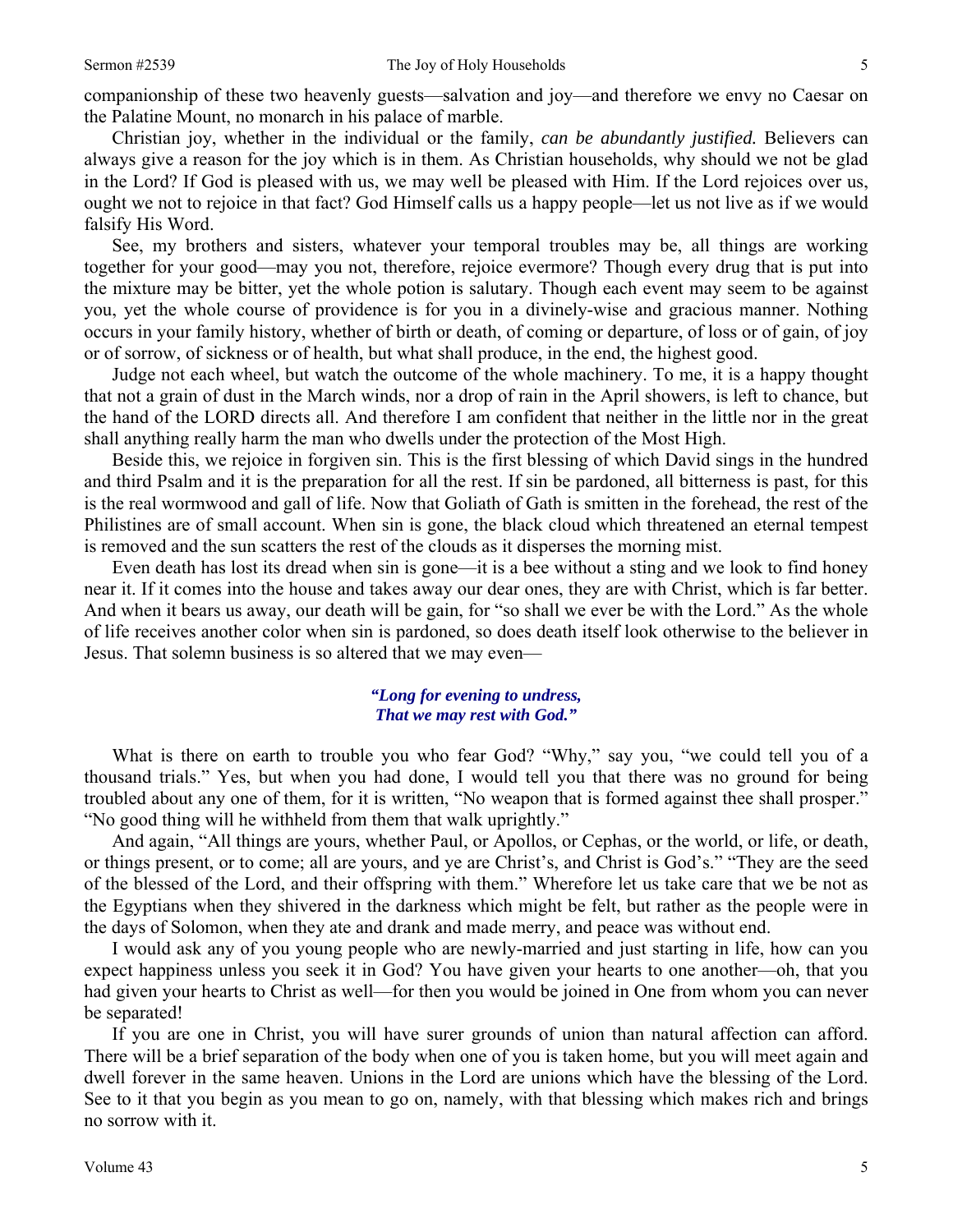If your home is to be happy, if the children that God may give you are to be your comfort and your delight, first let your own souls be right with God. If the Lord be the God of the parents, he will be the God of their seed. The God of Abraham will be the God of Isaac, and He will be the God of Jacob, and He will be the God of Joseph, for He keeps His faithfulness from generation to generation of them that love Him. He does not cast off His people, nor their children either. If you are an Ishmael, what will your children be? If you are far from God, how can you hope that your posterity will be near to Him?

 To return to my first point, the people of God are a happy people and their families are happy families. If I have any Christian person here who complains, "I am not happy at home," I would like to inquire, "Is that your own fault, dear friend?" Nay, do not be angry, I am bound to ask the question, for I often find that those who complain of unhappiness in their own homes are the main cause of that unhappiness.

 Most creatures see according to their nature and men often get into their bosoms what they measure out to others. When I meet a man who cries, "There is no love in the church," you may turn that expression into plain English and read it thus, "There is no love in me." When a person says, "Everybody at my home is wrong except myself," you feel sure that he has kept his eyes open to the faults of others, but has never really seen himself. If you wear colored spectacles, all things around you will be colored.

 "Alas!" cries another, "I am not happy, though I long to be so." Do you know, dear friend, the secret of obtaining happiness? The answer is very simple—do not attempt to make yourself happy, but endeavor to make others so. Be cheerful and cheer those about you.

 I bless God that I never fell into the delusion that there is virtue in a rueful countenance. Some may think it well to be "miserable sinners," but surely it is better to be happy saints. Carry sunshine about with you in all ill-weather. Do not think that in godliness, *drive* will be equal to *draw.* A frown may benefit a few, a smile will influence more.

 A famous French statesman had such a dreadful countenance that a boy once asked him whether his face did not hurt him. Surely some very "proper" people might be asked the same question, for they habitually wear such gloom about them that one would think that all was night within. Let it not be so with us, but let the light of love be round about our path causing flowerets of cheerfulness to spring up on every side. There are enough weeping willows by all our streams—I would they were full of waterlilies. More grace would enable us to glory more in the Lord and rejoice with more constant joy.

So much for our first witness—there is joy in the families of the righteous.

 **II.** Secondly, THIS JOY SHOULD BE EXPRESSED—"*The voice* of rejoicing and salvation is in the tabernacles of the righteous."

 We should put a tongue in our joys and let them speak. The voice should be heard daily, from morn till eve, and till the silence of sleep steals over all. But it should never fail to sound forth *in the daily gatherings for family prayer.* It should be a happy occasion when we meet to read the Word of God and to pray together. It is well if we can also sing at such times.

 Matthew Henry says, concerning family prayer, "They that pray do well. They that pray and read the Scriptures do better. They that pray, and read the Scriptures, and sing a hymn, do best of all." Herein he was wise and gracious as usual. I wish that his words received more attention. If you cannot compass the last of the three good things, mix the praise with your prayer by making it fuller of joy and thankfulness than is usual.

 Never let the domestic devotion degenerate into a dull formality, but throw a hearty living delight into it, so that there shall be joy in drawing near unto the Lord and not a weariness in it. Where there is no family prayer, we cannot expect the children to grow up in the fear of the Lord—neither can the household look for happiness.

 Perhaps some of you have not begun family prayer, for you have only lately been converted. Commence it at once, if possible. Let not this day end without an attempt at it. But I hear a man say, "I never did pray aloud." Then begin at once, my brother. "But I am afraid." Are you afraid of your wife?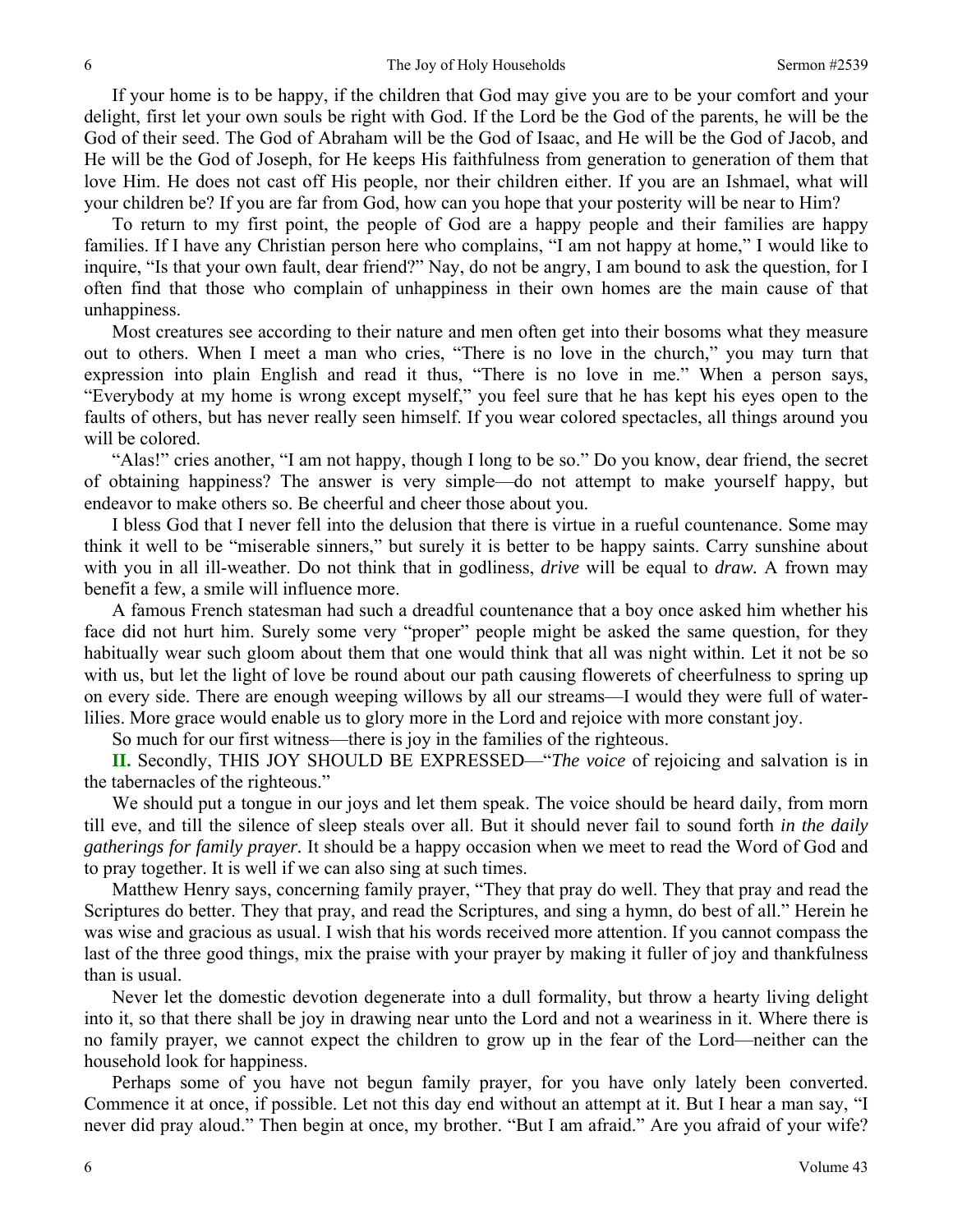That assuredly is a great pity—I am very sorry for your manhood, for she is the last woman of whom you should be afraid.

 "Oh, but I should break down!" That might be no great calamity—a break-down prayer is often the best form of supplication. May not this objection arise from pride? You do not like to pray before your family unless you can do it well and so receive their approbation. Shake off this spirit and think only of God, to whom you are to speak. Language will follow desire and before long you will have to be more afraid of your fluency than of your brevity.

 Only break the ice. Pray the Lord Jesus to cast out the dumb spirit and He will set you free from its power. If the husband will not lead the devotion, let the wife do it, but let no day pass without family prayer—a house without it is without a roof—a day without it is without a blessing.

 Do you say to me, "Alas! dear sir, my husband is not converted"? Then, my dear sister, endeavor to have prayer with the children and pray yourself. I remember, when my father was absent preaching the Gospel, my mother always filled his place at the family altar, and in my own family, if I have been absent, and my dear wife has been ill, my sons, while yet boys, would not hesitate to read the Scriptures and pray. We could not have a house without prayer—that would be heathenish or atheistical.

 There will be frequent occasions for holy joy in all Christian families and these ought always to be used right heartily. Holy joy breeds no ill, however much we have of it. You can easily eat too much honey, but you can never enjoy too much delight in God. Birthdays and anniversaries of all sorts, with family meetings of various kinds, should find us setting life to music right heartily.

 Moreover, it would be well *if our houses more generally resounded with song.* It drives dull care away, it wards off evil thoughts, it tends to a general exultation, for the members of a household to be accustomed individually and collectively to sing. Of course, there must be common sense in this as in all other things, but as worldlings are able to sing songs, we might with no more difficulty sing psalms.

 I have known some very happy people who were always humming psalms, and hymns, and spiritual songs. I knew a servant who would sing when washing and she said it made the work grow lighter. It is a capital thing to sing when you are at work. Keep on "tooting" a little, if you cannot sing—that is a word I got from an old Primitive Methodist.

I used to meet him in the morning. He was toot—toot—toot—tooting as he went along the road. When he was at work in the field, it was just the same. I asked him what made him always sing. He replied, "Well, I don't call it singing, it is only tooting—but it is singing to me, it is singing in my heart. I sing in this fashion because I feel so happy in the Lord. God has saved me and put me on the road to heaven, why should I not sing?"

What a noise we sometimes hear from the wicked when they are serving their god! They make night hideous with their songs, and shoutings, and blasphemies. Then why should not we make a joyful noise unto the Lord our God? I recommend you to try, in your own houses, literally to praise the Lord with your voices in holy song.

 If you really cannot sing at all, yet the voice of rejoicing and salvation may be in your tabernacles *by a constant cheerfulness,* bearing up under pain and poverty, losses and crosses. Do not be cast down, beloved child of God, or if you are, chide yourself about it and say, "Why art thou cast down, O my soul? and why art thou disquieted in me? hope thou in God, for I shall yet praise him for the help of his countenance."

 Joy is the normal condition of a Christian. When he is what he should be, his heart rejoices in the Lord. Does not the apostolic command run thus, "Rejoice in the Lord alway"? If you ever get outside that word "alway," then you may leave off rejoicing—but that you cannot do, therefore obey Paul's injunction, "Rejoice in the Lord alway: and again I say, Rejoice."

Heap the joys, one on top of the other—joy and rejoice—and then rejoice yet again.

*"Why should the children of a King Go mourning all their days?"*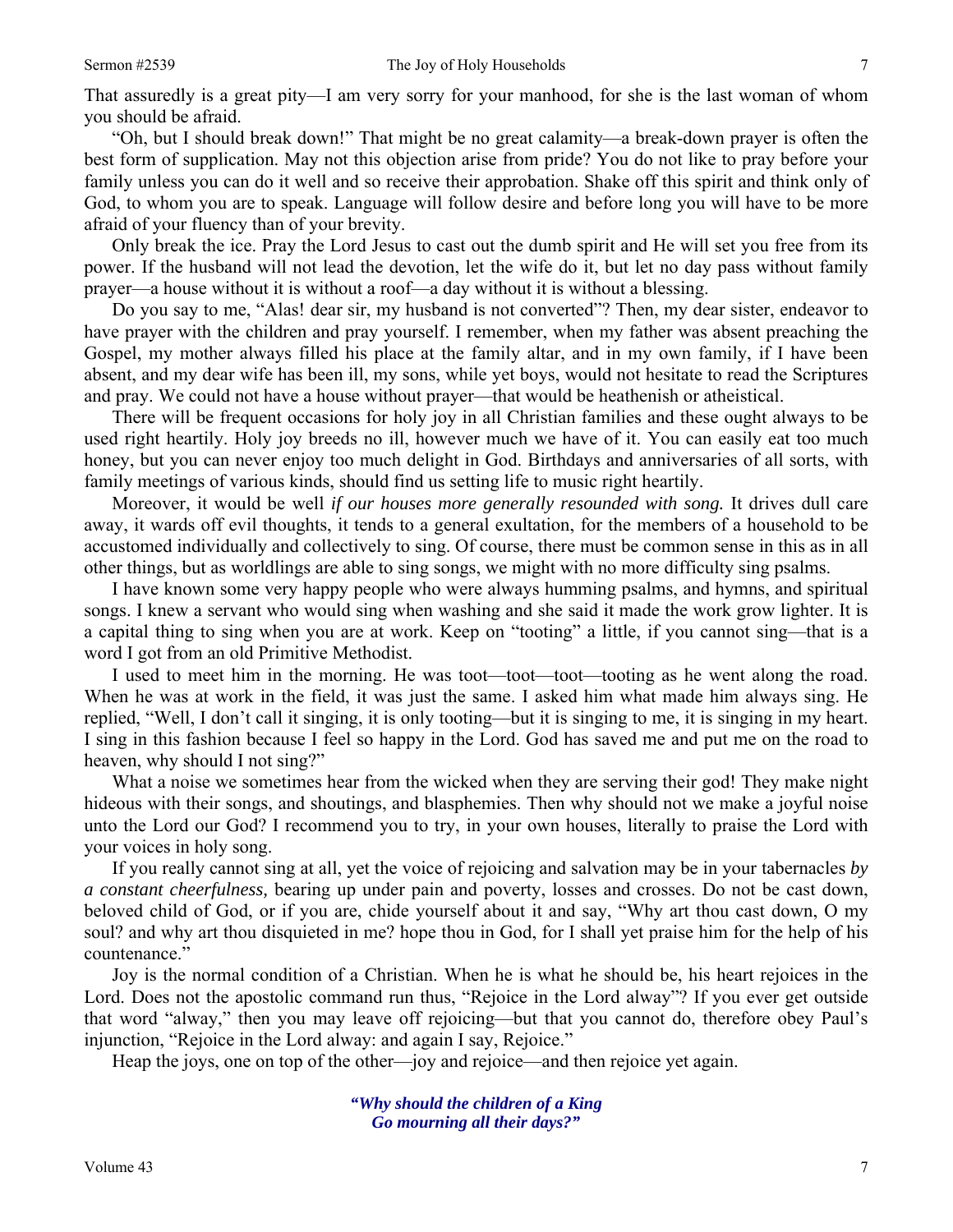Why should not the children of the King of Kings go rejoicing all their days and express their joy so that others shall know of it, too?

 Ah, dear friends, if we were to go into some people's houses where God is not known, we should hear a very different sound from the voice of rejoicing and salvation! There is the drunkard's horrible voice that grates upon the ear of her whom he promised to love and cherish, but whose life he makes unutterably miserable, while even the little children run upstairs to get out of the drinking father's way. It is an awful thing when a house is like that and there is many a house of that kind.

 And in other places, where there is no drunkenness, there is many a man without the fear of God, who comes in, and blusters and bullies as if everybody had to be his slave. There is a woman, perhaps, who is sloven and dirty, making the home wretched through her gossip and idleness—and driving all idea of happiness far away.

 These things ought not to be and they must not be. God grant that your house may not be like that, but may whoever comes into your house be compelled to know that God is there—and to know it mainly by the fact that you are a happy, joyful, cheerful, thankful Christian, speaking well of God's name, and not ashamed in any company to avow that you are a soldier of the cross, a follower of the Lamb.

 God give you more and more of this spirit in all your households! The whole church shall be blessed when every family is thus made happy in the Lord and in His great salvation.

**III.** I close by briefly noticing that this joy of holy households IS A JOY CONCERNING WHAT THE LORD HAS DONE.

 You see, dear friends, that I have a text which is too large to be handled in one sermon, so we must have the remainder another day. But I must ask you to notice the song the holy households sing. It is this—"The right hand of the LORD doeth valiantly. The right hand of the LORD is exalted: the right hand of the LORD doeth valiantly."

 It is a threefold strain—we and our children have learned to bless the Triune God. "Glory be to the Father, and to the Son, and to the Holy Ghost; as it was in the beginning, is now, and ever shall be, world without end! Amen."

 How we should joy in God, in our families, when we *think of all that He has done* in conquering sin and Satan, death and hell! Christ has led captivity captive. Therefore, let us sing unto the Lord, for He has triumphed gloriously. In that great victory of His upon the cross, truly the right hand of the Lord was exalted, the right hand of JEHOVAH-Jesus did valiantly on our behalf—and for that we ought to forever be glad and to praise His name.

 Then let us think of *what the Lord has done for each one of us individually.* We were captives under the dominion of sin and Satan, but He brought us out with a strong hand and with a stretched-out arm, even as He delivered Israel from the Egyptians. Then our sins pursued us and we were ready to despair—but the Lord again worked our deliverance and plucked us from the hands of our mighty foes, and set us gloriously at liberty. Truly, "the right hand of the LORD doeth valiantly."

 Since then, the Lord has *helped us in providence and delivered us from fierce temptations*, and made us to stand steadfastly when the adversary has thrust sore at us that we might fall. "The right hand of the LORD is exalted: the right hand of the LORD doeth valiantly."

 As I look back upon my own life, I never know where to begin in praising God, and when I begin, I am sure I do not know where to leave off. "O my soul, thou hast trodden down strength!" In your case, also, dear friend, the right hand of the Lord has been exalted in giving you strength in the midst of weakness and helping you in spite of your many falls and failures. Cannot you each one in your separate sphere see something that the right hand of the Lord is doing for you? Do you not, therefore, think that your families ought to ring with joyous songs of thanksgiving?

*When the work of the Lord is prospering,* when you go home from a church meeting after many have confessed their faith in Christ, when you see the pool of baptism stirred by many who have come to be symbolically buried with Christ, when you see the church breaking out on the right hand and on the left,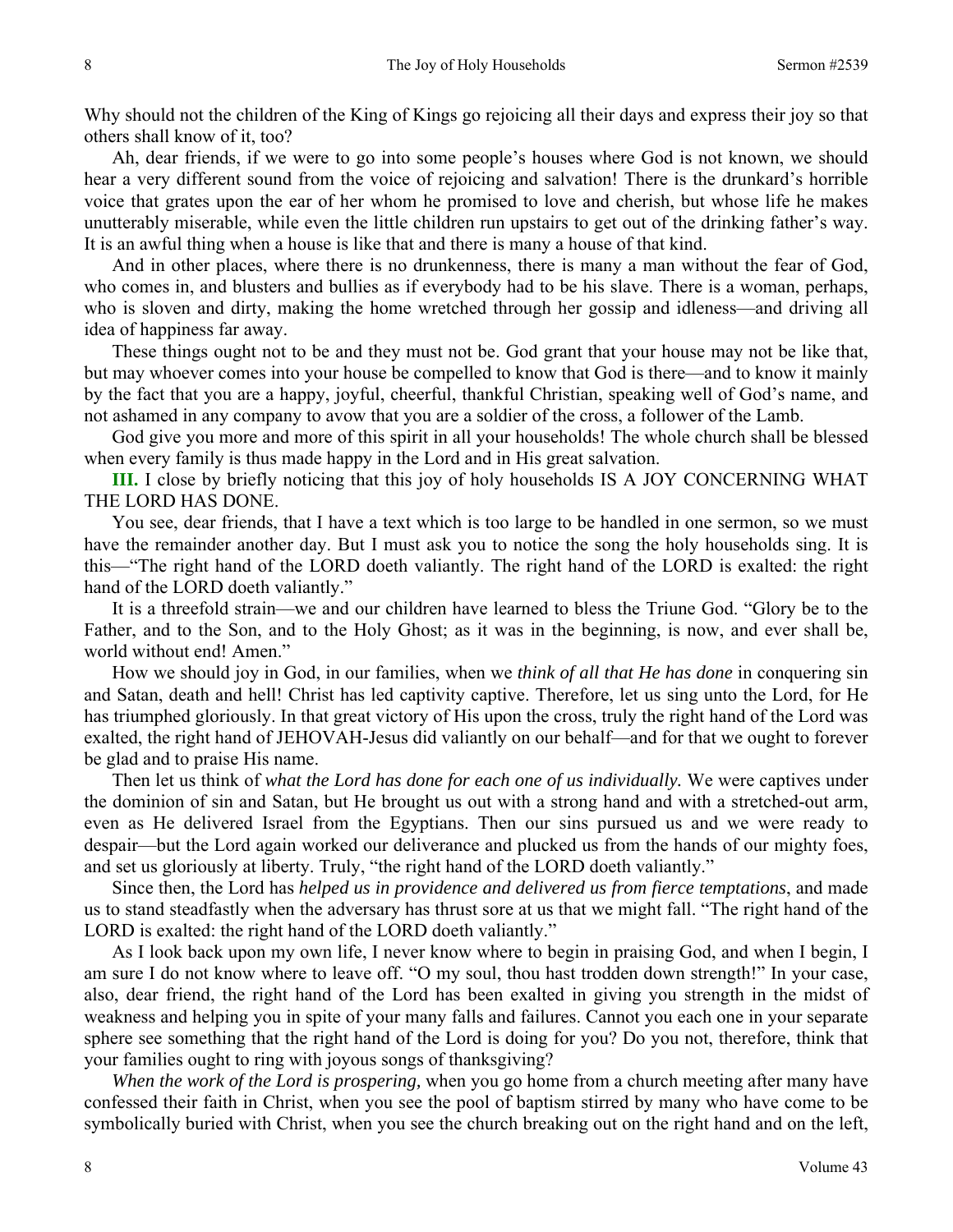new mission stations and Sunday schools being opened, and more workers busy for the Master, should not your hearts dance for joy as you sing, "The right hand of the LORD doeth valiantly. The right hand of the LORD is exalted: the right hand of the LORD doeth valiantly"?

 And *when you see great sinners converted,* when the drunkard leaves his cups, when the swearer washes out his filthy mouth, and sings the praises of God, when a hardened, irreligious, skeptical man bows like a child at Jesu's feet, should not our families, as well as ourselves, be made acquainted with it, and should it not be a subject for joy at the family altar? I am sure that it should be.

 And when you hear the missionaries reporting their success, when the heathen turn to the Lord, and the nations begin to receive the light of Christ, should we not, then, have a high day of jubilee and say, "This is the day which the LORD hath made; we will rejoice and be glad in it"? I want our families to participate more and more in the joy of the great family of God, till our little families melt into the one great family in heaven and earth, till our separate tribes become part of the one great Israel of God, till we and all our kith and kin are one body in Christ and praise that Lord who is our glorious Head.

 Ah, dear friends, but we must each one begin by exercising personal faith in the Lord Jesus Christ! Some who are here do not yet know the Lord. You cannot make other people happy while you are yourself without the true secret of happiness. Yet you wish to be a fountain of blessedness to others, do you not? You do not desire to do them hurt, do you?

 Yet you good moral people, who do not yield your hearts to God, do a great deal of mischief if your conduct leads other people to say, "It is quite enough to be moral and upright—there is no need for us to go to Christ, to confess our sin, and to receive from Him a new heart and a right spirit." You make them talk thus by setting them such an evil example.

 As for you who go in and out of the house of prayer by the year together and scarcely ask a blessing upon your meals, much less call your children to your knee to tell them about Christ, remember that you will have to meet those children at the day of judgment. What will they say to you parents if you neglect their souls? You work very hard, perhaps, to earn their daily bread and to put clothes on their backs, and you love them very much, but that is a poor love which loves only the body and does not love the real child, the soul that is within.

 If, in the middle of the night, someone woke you up and said, "Your Johnny is not at home," there would be a stir in the house pretty quickly. There would be no sleep for you if little Johnny was out in the cold. I wish that I could wake up some of you parents who are saved, but who have children who are not converted. Do pray that they may be saved before they leave your roof.

 The other day, I saw a woman who came to join the church, and her great sorrow was that her children were all ungodly and she could not speak to them now as once she might have done when they were in her own house. She never sought their salvation then, and that time was over, for they were men and women grown up and they paid but little respect to a mother's word.

 I always like to hear what two children told me only a fortnight ago. One said, "I found peace at my mother's knee," and the next one said, "I found peace with God at my mother's knee." A mother's knee is a charming place for a child to find the Savior—let your knees be thus consecrated till your children shall there draw nigh unto God. Will you not take them individually, and pray with them, and speak to them about their souls? If you do, I think that I can venture to promise you that you shall succeed in almost every case.

Whenever I hear of the children of good people turning out badly, if ever I have had an opportunity of searching into the cause, there has generally been a good reason for it. I heard of a minister's sons who were all bad fellows, but when I began to look into the life of the family, I wondered how that minister dared enter the pulpit at all, for his own character was not such as would be likely to lead his children to the Savior.

 It may not be so in every case, but I believe that where there is family prayer, and a happy home, and a holy example, and much earnest supplication with and for the children, Solomon's declaration is still true, "Train up a child in the way he should go: and when he is old, he will not depart from it."